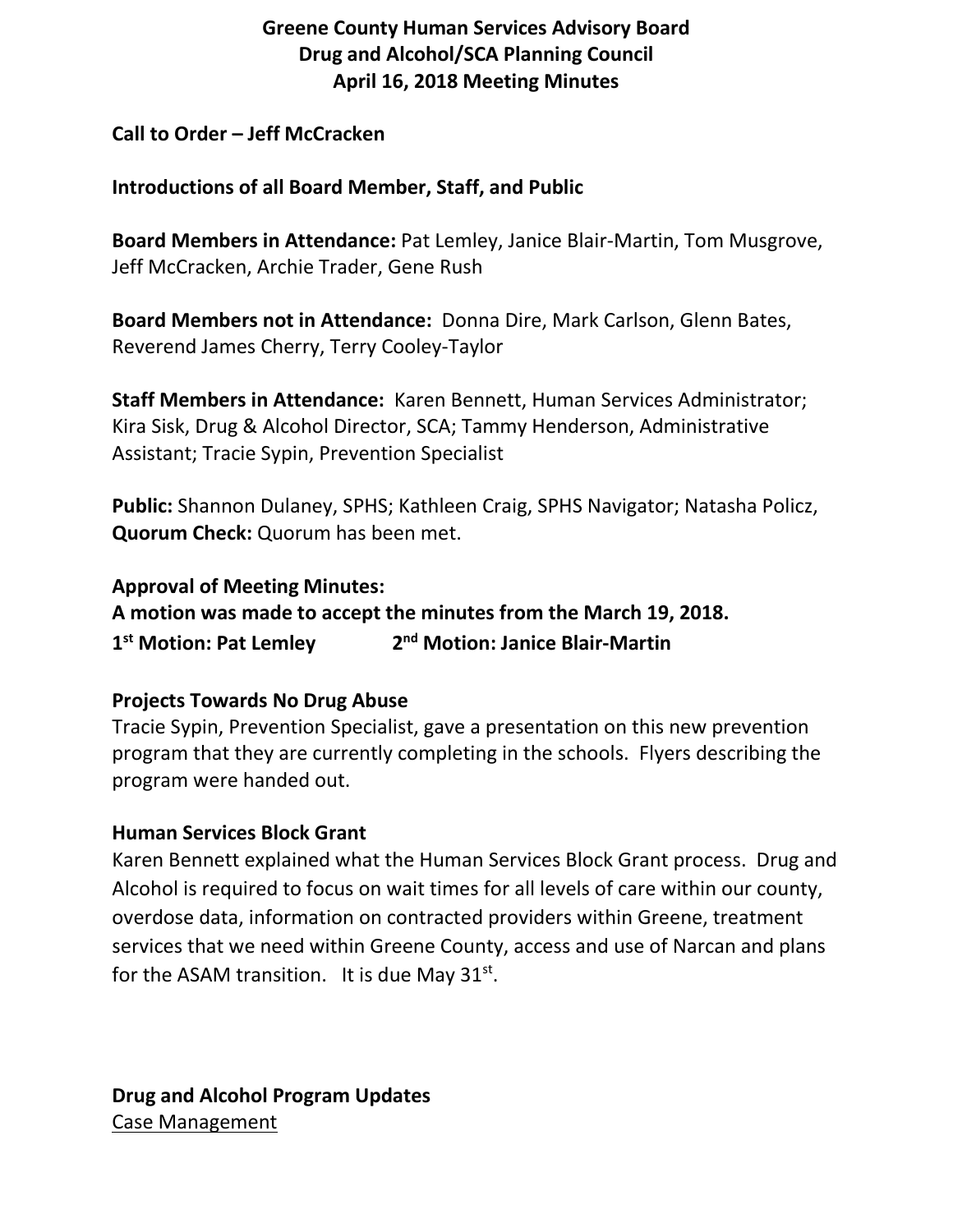There were a total of 26 assessments completed this reporting period of March  $13<sup>th</sup>$  to April 5<sup>th</sup>. 16 of those individuals were male and 10 were female.

Regarding primary drug of choice, 7 identified marijuana, 5 alcohol, 4 heroin (injection), 4 crack cocaine, 3 Suboxone/Subutex (injection), 1 methadone, 1 other opiates (orally), 1 Suboxone/Subutex (snorting). Regarding secondary drug of choice, 3 identified marijuana, 3 cocaine (snorting), 2 alcohol, 2 other opiates (snorting), 1 heroin (injection), 1 methadone, 1 amphetamines, 1 cocaine (injection), 1 depressants, 1 Suboxone/Subutex (orally), 1 Suboxone/Subutex (injection).

The level of care recommended the most this reporting period was outpatient with 6 people recommended this LOC, 5 Detox, 5 Short-Term Rehab, 4 Intensive Outpatient, 2 Long-Term Rehab, and 1 each of early intervention, halfway house, medically managed rehab, and one no treatment was recommended.

Client Ages= 0 under 18, 5 in 18-24, 15 in 25-39, 6 in 40-64 and 0 in 65 and over

25 individuals were Caucasian and 1 was African American

Referral Sources=10 were referred from the Courts, 6 were identified as other, 5 from CYS, 5 self-referral

## Prevention

Continuing to meet the deliverables of the Adagio Health Tobacco Contract to include cessation classes in the jail in May and June, policies for Multiunit housing, Young Lungs at Play (YLAP), worksite policies.

Will meet with Bruce Decker and the Gambling Partnership in May to review the results of the gambling discussions, public forum and surveys.

# Communities That Care (CTC)

Distributed the Calendar of Events for April. 15 students attended the CTC event last week, theme was movie night. For May, the youth activity fell on the same day as the mental health picnic and so that the two events were not competing, the youth committee decided to host a game at the mental health picnic in lieu of hosting an evening activity.

# Opioid Strategies

There continues to be the three locations for the County's Drug Take Back Boxes within Greene County. Recently, had a female call to inquire about the take back boxes and had medications from several years to dispose of. Trying to collaborate with the Sheriff's Department to have a drug take back event at Family Fest. April 28<sup>th</sup> is National Drug Take Back Day.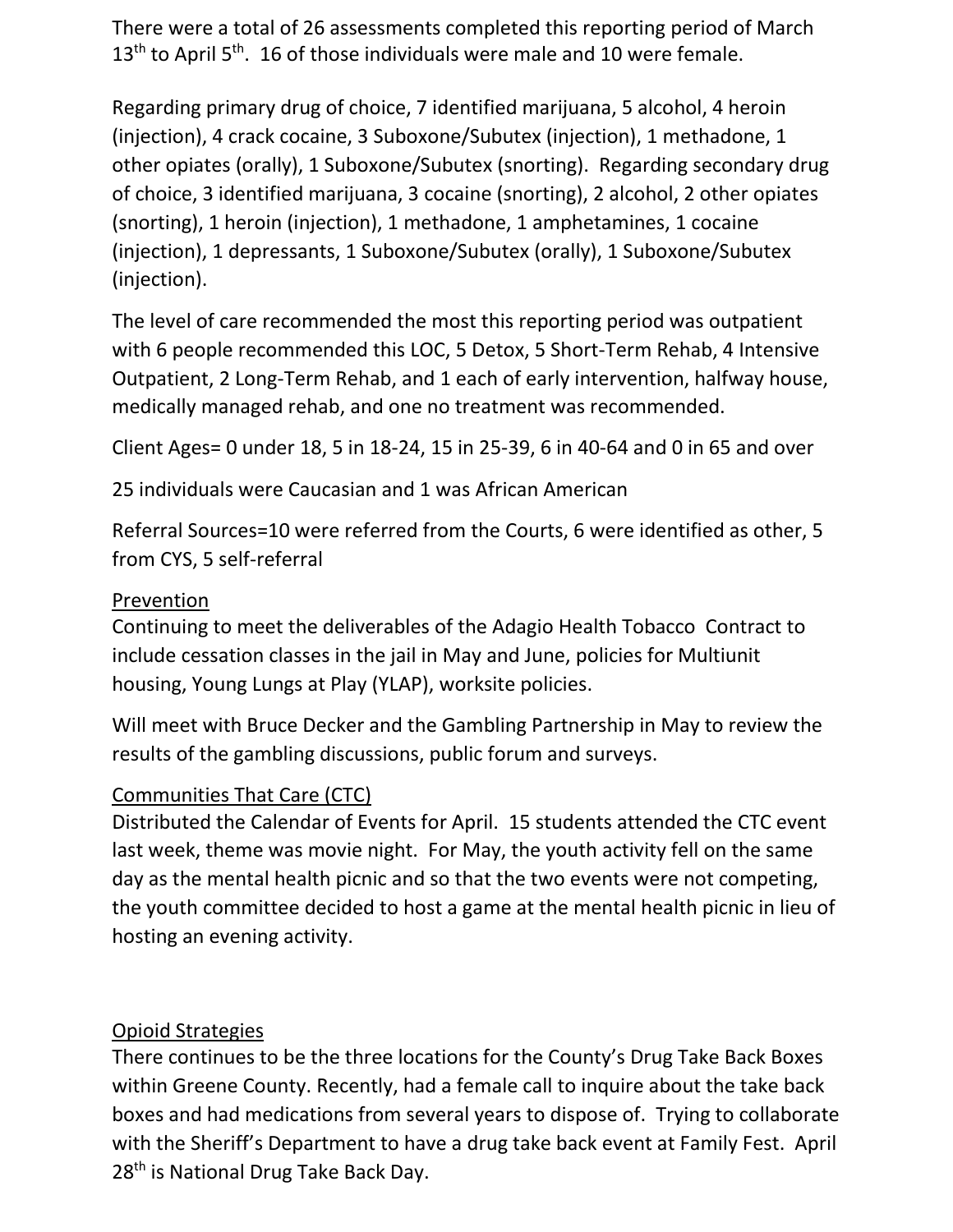Renewal of Disaster Declaration—On April 4<sup>th</sup>, 2018 the Governor declared the Renewal of Disaster Declaration. Karen passed around the timeline of events. Karen went through the timeline and discussed how we in the county are addressing these issues.

Warm Handoff—Kira attended the Warm Handoff Summit in Greensburg. During the first activity, Kira sat at a table with individuals from Allegheny County and their needs are so much different than Greene County's. We are really unable to apply what they were talking about to Greene County. The next table Kira was with Dr. Harper and Nancy Riggle and Kira explained the Warm Handoff process to them. There was no representation at the event from Washington Health Systems Greene. Physicians from Allegheny County also spoke on what they are doing in their ED's.

The Navigator has been hired by CARE Center.

Narcan Central Coordinating Entity—Tracie has developed a powerpoint presentation on the opioid epidemic and the use of Narcan. We anticipate having a May 2018 Distribution Event of Narcan for First responders.

# **Recovery Oriented System of Care (ROSC)**

## Oxford Houses

Tom Musgrove reported the Cumberland House for Men in Waynesburg has 2 openings. They will be full as of April 24<sup>th</sup>. At the Bird Sisters House for Women in Waynesburg, there are 6 openings but anticipate being full the end of April; the house can accommodate up to 9 women at a time. The Oxford House in Nemacolin is currently empty as transportation out of Nemacolin for work and services is a challenge. This house could also be utilized for emergency housing for Oxford referrals.

# Certified Recovery Specialist

A CRS has been hired at SPHS and is going through the training process.

# Opioid Task Force

The public meeting was well attend. People broke up into 2 separate groups: Law Enforcement and Treatment. Very few actual community people attended.

# Human Services Administrator

Karen mentioned that it is Prevention Plan time. She discussed some of the things that Greene County is looking to accomplish. The plan is due then end of May.

Karen discussed the Drug and Alcohol Administrators meeting. Many changes in the Drug and Alcohol programs. Staff will need to have more clinical skills.